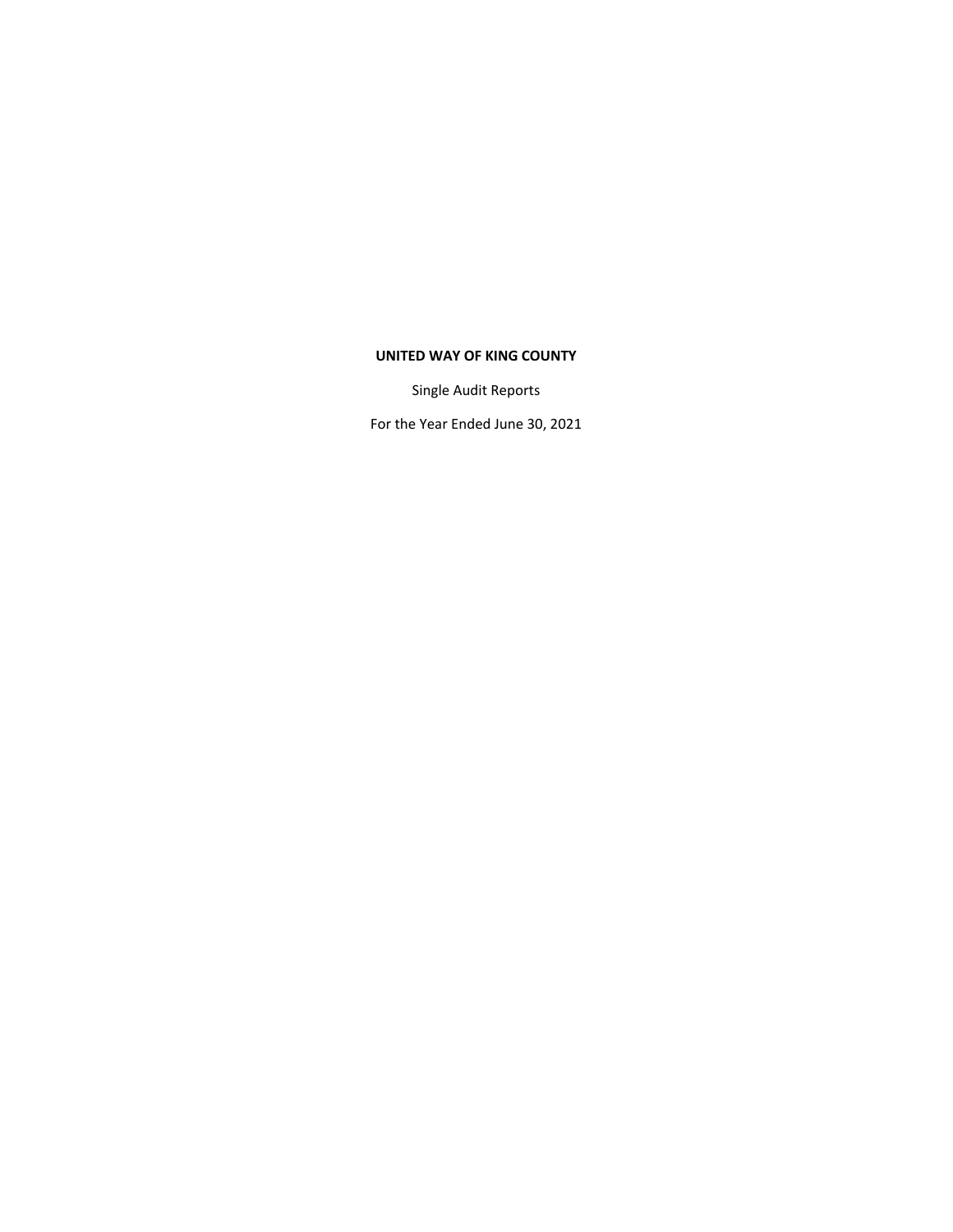## **Table of Contents**

|                                                                                                                                                                                                         | Page    |
|---------------------------------------------------------------------------------------------------------------------------------------------------------------------------------------------------------|---------|
| Report on Internal Control Over Financial Reporting<br>and on Compliance and Other Matters Based on an<br>Audit of Financial Statements Performed in<br>Accordance With Government Auditing Standards   | $1 - 2$ |
| Report on Compliance for Each Major Federal Program;<br>Report on Internal Control Over Compliance; and<br>Report on the Schedule of Expenditures of Federal Awards<br>Required by the Uniform Guidance | $3 - 5$ |
| Schedule of Expenditures of Federal Awards                                                                                                                                                              | 6       |
| Notes to Schedule of Expenditures of Federal Awards                                                                                                                                                     | 7       |
| Schedule of Findings and Questioned Costs                                                                                                                                                               | $8 - 9$ |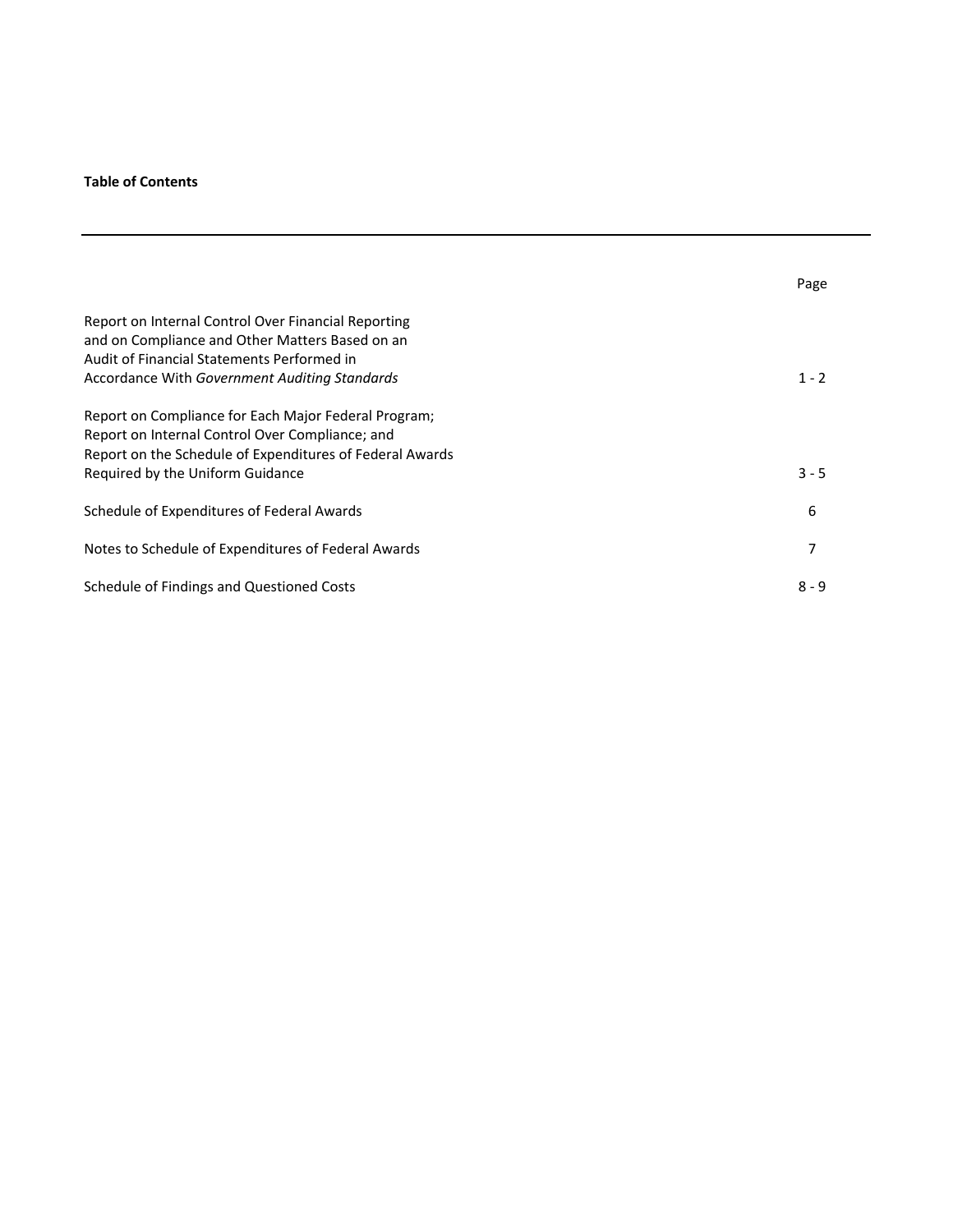## **Clark Nuber**<sub>Ps</sub>

**Report on Internal Control Over Financial Reporting and on Compliance and Other Matters Based on an Audit of Financial Statements Performed in Accordance With** *Government Auditing Standards*

**Independent Auditor's Report**

**Board of Directors United Way of King County Seattle, Washington**

We have audited, in accordance with auditing standards generally accepted in the United States of America and the standards applicable to financial audits contained in *Government Auditing Standards* issued by the Comptroller General of the United States, the financial statements of United Way of King County (the Organization), which comprise the statement of financial position as of June 30, 2021, and the related statements of activities and changes in net assets, functional expenses, and cash flows for the year then ended, and the related notes to the financial statements, and have issued our report thereon dated January 25, 2022.

### **INTERNAL CONTROL OVER FINANCIAL REPORTING**

In planning and performing our audit of the financial statements, we considered the Organization's internal control over financial reporting (internal control) as a basis for designing audit procedures that are appropriate in the circumstances for the purpose of expressing our opinion on the financial statements, but not for the purpose of expressing an opinion on the effectiveness of the Organization's internal control. Accordingly, we do not express an opinion on the effectiveness of the Organization's internal control.

A *deficiency in internal control* exists when the design or operation of a control does not allow management or employees, in the normal course of performing their assigned functions, to prevent, or detect and correct, misstatements on a timely basis. A *material weakness* is a deficiency, or combination of deficiencies, in internal control, such that there is a reasonable possibility that a material misstatement of the entity's financial statements will not be prevented, or detected and corrected, on a timely basis. A *significant deficiency* is a deficiency, or a combination of deficiencies, in internal control that is less severe than a material weakness, yet important enough to merit attention by those charged with governance.

Our consideration of internal control was for the limited purpose described in the first paragraph of this section and was not designed to identify all deficiencies in internal control that might be material weaknesses or significant deficiencies. Given these limitations, during our audit we did not identify any deficiencies in internal control that we consider to be material weaknesses. However, material weaknesses may exist that have not been identified.



T: 425-454-4919 T: 800-504-8747 F: 425-454-4620

10900 NE 4th St Suite 1400 Bellevue WA 98004

clarknuber.com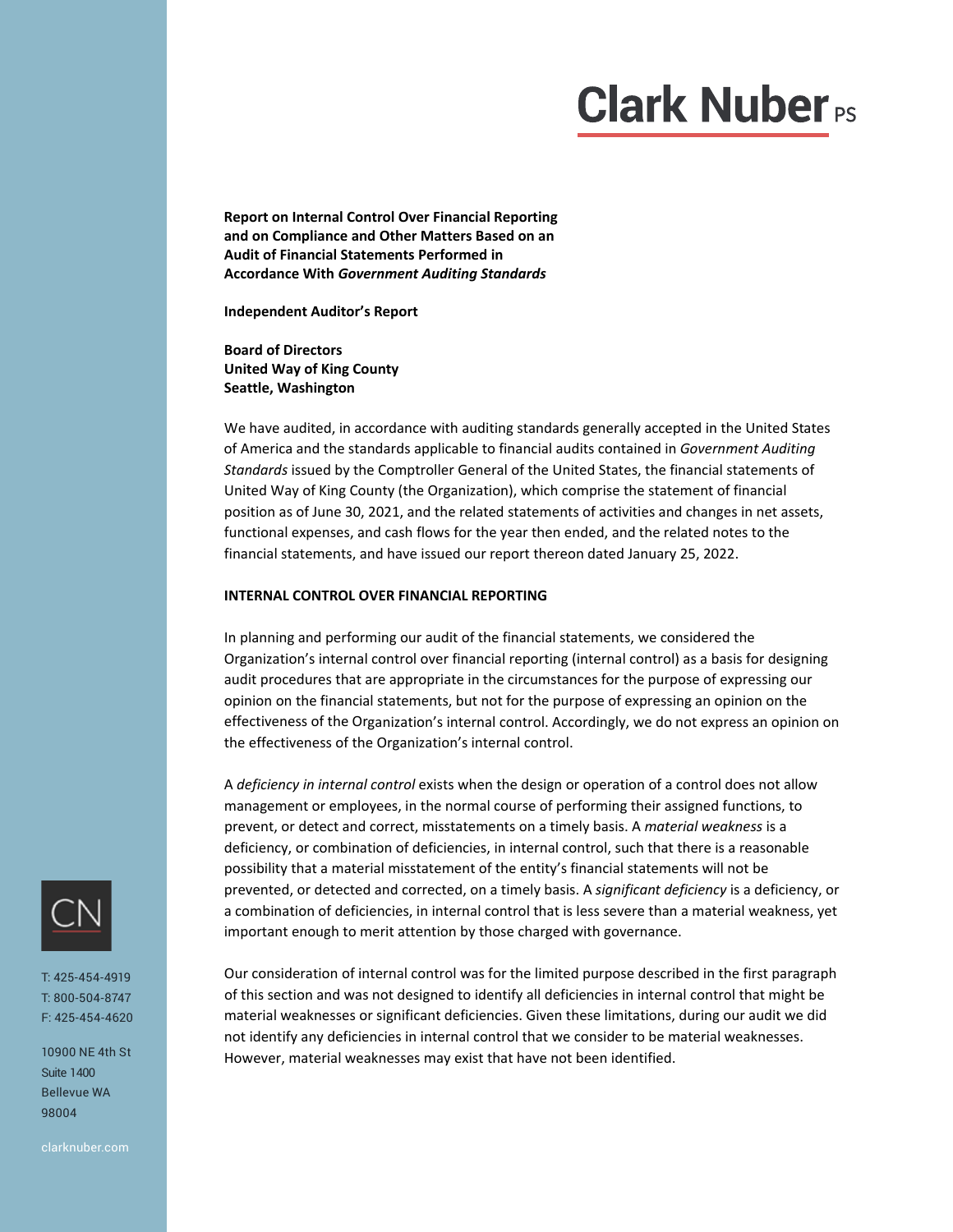### **COMPLIANCE AND OTHER MATTERS**

As part of obtaining reasonable assurance about whether the Organization's financial statements are free from material misstatement, we performed tests of its compliance with certain provisions of laws, regulations, contracts, and grant agreements, noncompliance with which could have a direct and material effect on the financial statements. However, providing an opinion on compliance with those provisions was not an objective of our audit, and accordingly, we do not express such an opinion. The results of our tests disclosed no instances of noncompliance or other matters that are required to be reported under *Government Auditing Standards.*

## **PURPOSE OF THIS REPORT**

The purpose of this report is solely to describe the scope of our testing of internal control and compliance and the results of that testing, and not to provide an opinion on the effectiveness of the Organization's internal control or on compliance. This report is an integral part of an audit performed in accordance with *Government Auditing Standards* in considering the Organization's internal control and compliance. Accordingly, this communication is not suitable for any other purpose.

Clark Nuber P.S.

Certified Public Accountants January 25, 2022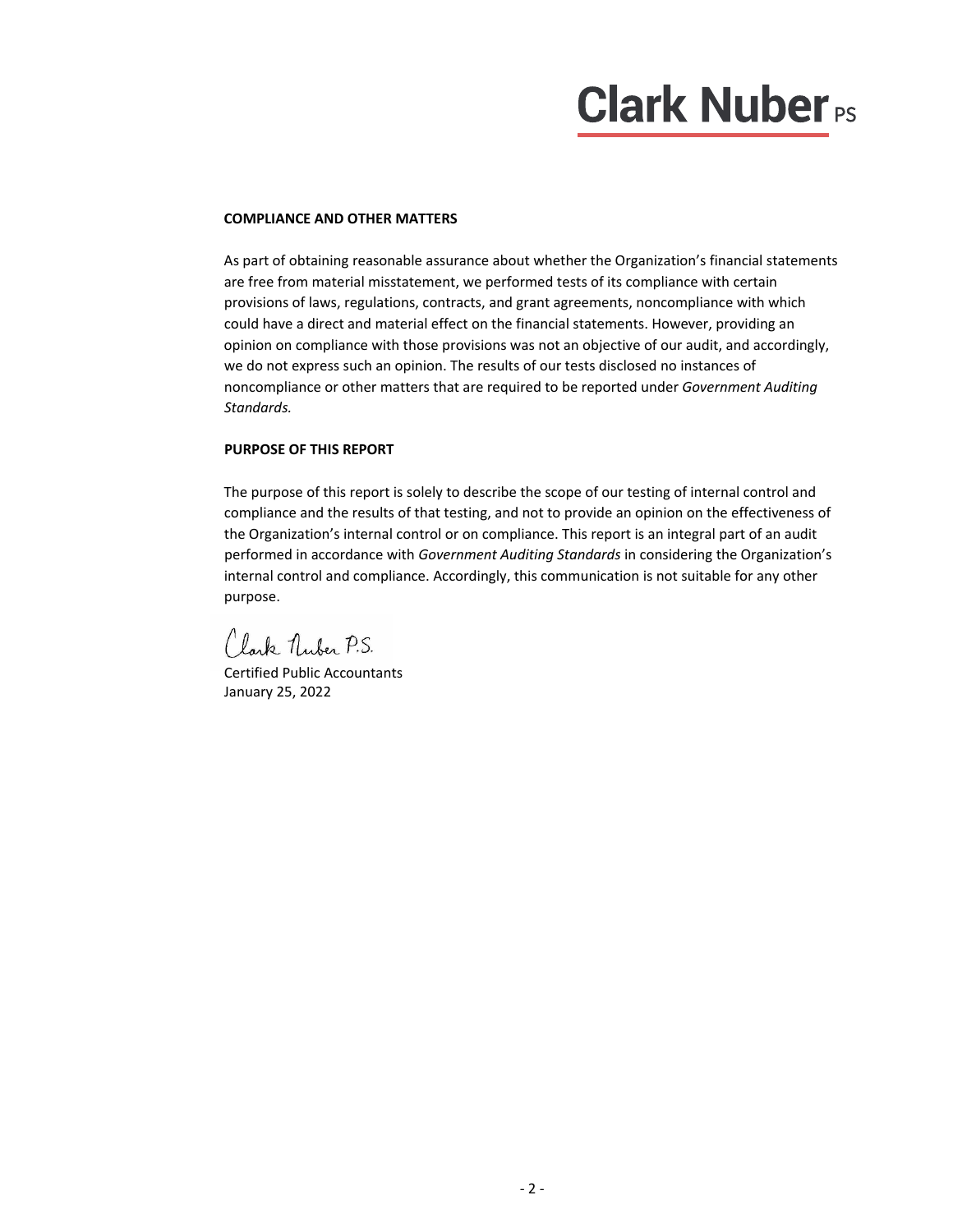## **Clark Nuber**<sub>Ps</sub>

**Report on Compliance for Each Major Federal Program; Report on Internal Control Over Compliance; and Report on the Schedule of Expenditures of Federal Awards Required by the Uniform Guidance**

**Independent Auditor's Report**

**Board of Directors United Way of King County Seattle, Washington**

## **REPORT ON COMPLIANCE FOR EACH MAJOR FEDERAL PROGRAM**

We have audited United Way of King County's (the Organization) compliance with the types of compliance requirements described in the *OMB Compliance Supplement* that could have a direct and material effect on each of the Organization's major federal programs for the year ended June 30, 2021. The Organization's major federal programs are identified in the summary of auditor's results section of the accompanying schedule of findings and questioned costs.

### **Management's Responsibility**

Management is responsible for compliance with federal statutes, regulations, and the terms and conditions of its federal awards applicable to its federal programs.

## **Auditor's Responsibility**

Our responsibility is to express an opinion on compliance for each of the Organization's major federal programs based on our audit of the types of compliance requirements referred to above. We conducted our audit of compliance in accordance with auditing standards generally accepted in the United States of America; the standards applicable to financial audits contained in *Government Auditing Standards*, issued by the Comptroller General of the United States; and the audit requirements of Title 2 U.S. Code of Federal Regulations (CFR) Part 200, *Uniform Administrative Requirements, Cost Principles, and Audit Requirements for Federal Awards* (Uniform Guidance). Those standards and the Uniform Guidance require that we plan and perform the audit to obtain reasonable assurance about whether noncompliance with the types of compliance requirements referred to above that could have a direct and material effect on a major federal program occurred. An audit includes examining, on a test basis, evidence about the Organization's compliance with those requirements and performing such other procedures as we considered necessary in the circumstances.

We believe that our audit provides a reasonable basis for our opinion on compliance for each major federal program. However, our audit does not provide a legal determination of the Organization's compliance.



T: 425-454-4919 T: 800-504-8747 F: 425-454-4620

10900 NE 4th St Suite 1400 Bellevue WA 98004

clarknuber.com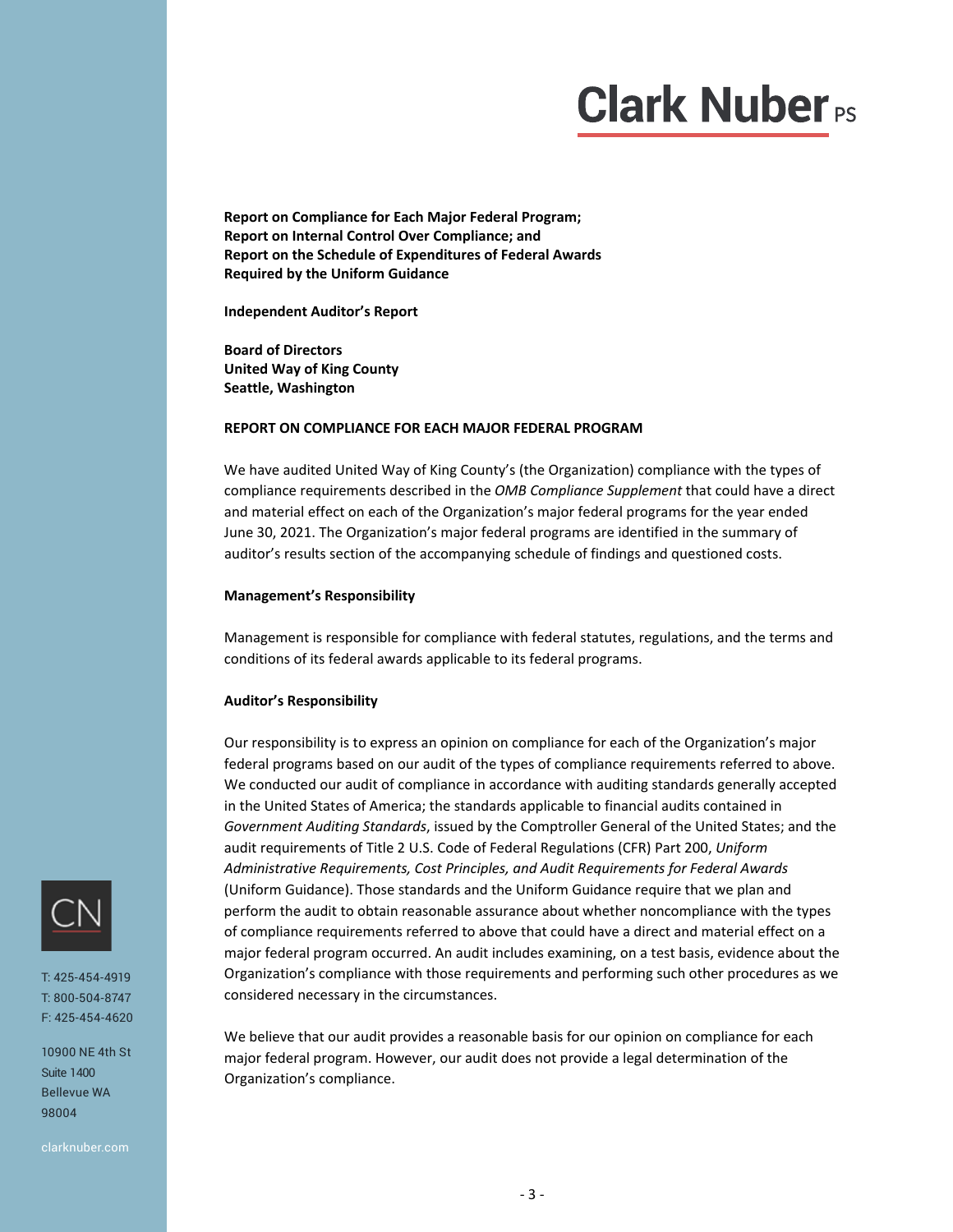# **Clark Nuber**<sub>PS</sub>

### **Opinion on Each Major Federal Program**

In our opinion, the Organization complied, in all material respects, with the types of compliance requirements referred to above that could have a direct and material effect on each of its major federal programs for the year ended June 30, 2021.

## **REPORT ON INTERNAL CONTROL OVER COMPLIANCE**

Management of the Organization is responsible for establishing and maintaining effective internal control over compliance with the types of compliance requirements referred to above. In planning and performing our audit of compliance, we considered the Organization's internal control over compliance with the types of requirements that could have a direct and material effect on each major federal program to determine the auditing procedures that are appropriate in the circumstances for the purpose of expressing an opinion on compliance for each major federal program and to test and report on internal control over compliance in accordance with the Uniform Guidance, but not for the purpose of expressing an opinion on the effectiveness of internal control over compliance. Accordingly, we do not express an opinion on the effectiveness of the Organization's internal control over compliance.

A *deficiency in internal control over compliance* exists when the design or operation of a control over compliance does not allow management or employees, in the normal course of performing their assigned functions, to prevent, or detect and correct, noncompliance with a type of compliance requirement of a federal program on a timely basis. A *material weakness in internal control over compliance* is a deficiency, or combination of deficiencies, in internal control over compliance, such that there is a reasonable possibility that material noncompliance with a type of compliance requirement of a federal program will not be prevented, or detected and corrected, on a timely basis. A *significant deficiency in internal control over compliance* is a deficiency, or a combination of deficiencies, in internal control over compliance with a type of compliance requirement of a federal program that is less severe than a material weakness in internal control over compliance, yet important enough to merit attention by those charged with governance.

Our consideration of internal control over compliance was for the limited purpose described in the first paragraph of this section and was not designed to identify all deficiencies in internal control over compliance that might be material weaknesses or significant deficiencies. We did not identify any deficiencies in internal control over compliance that we consider to be material weaknesses. However, material weaknesses may exist that have not been identified.

The purpose of this report on internal control over compliance is solely to describe the scope of our testing of internal control over compliance and the results of that testing based on the requirements of the Uniform Guidance. Accordingly, this report is not suitable for any other purpose.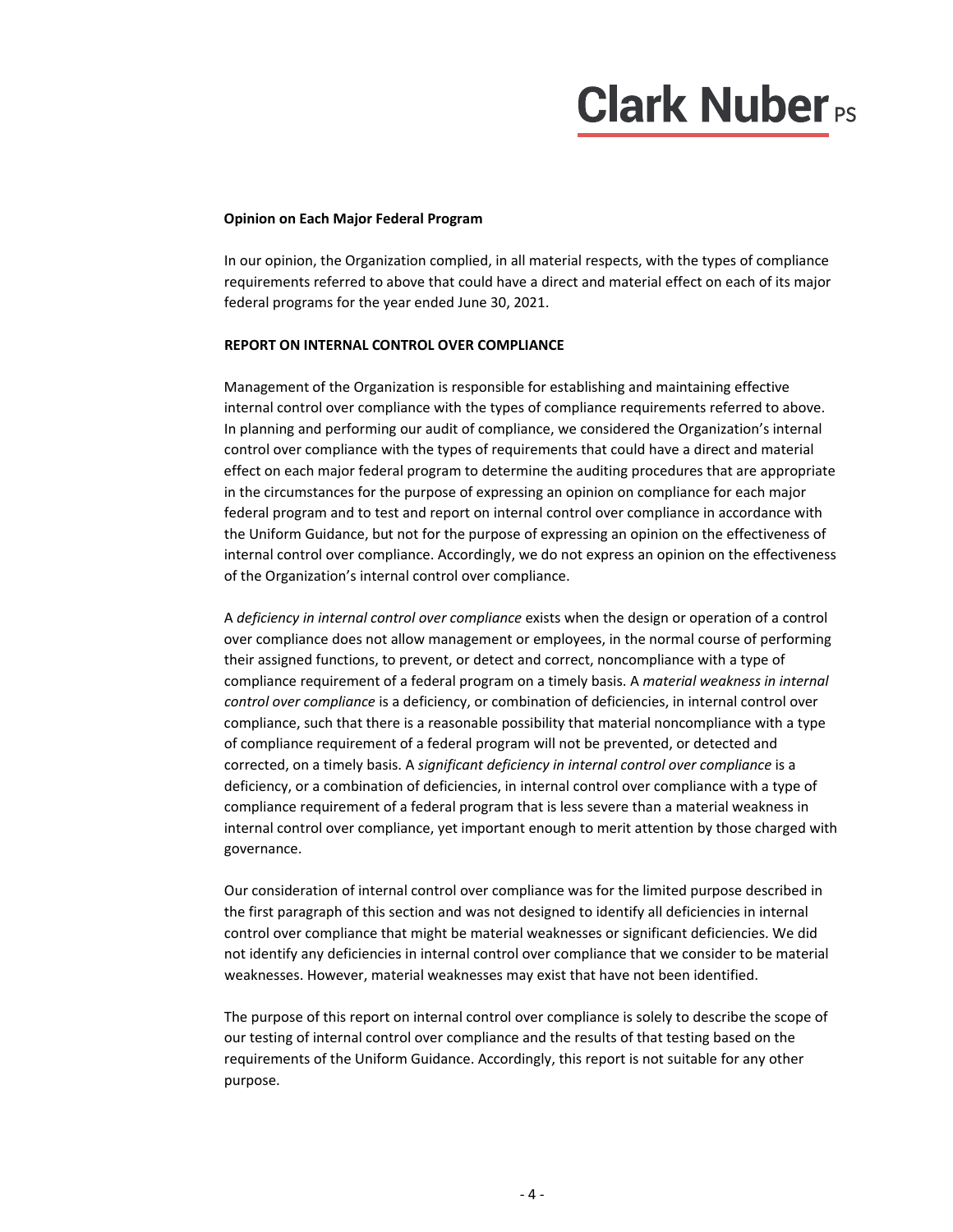## **Clark Nuber**<sub>PS</sub>

## **REPORT ON SCHEDULE OF EXPENDITURES OF FEDERAL AWARDS REQUIRED BY THE UNIFORM GUIDANCE**

We have audited the financial statements of the Organization as of and for the year ended June 30, 2021, and have issued our report thereon dated January 25, 2022, which contained an unmodified opinion on those financial statements. Our audit was conducted for the purpose of forming an opinion on the financial statements as a whole. The accompanying schedule of expenditures of federal awards is presented for purposes of additional analysis as required by the Uniform Guidance and is not a required part of the financial statements. Such information is the responsibility of management and was derived from and relates directly to the underlying accounting and other records used to prepare the financial statements. The information has been subjected to the auditing procedures applied in the audit of the financial statements and certain additional procedures, including comparing and reconciling such information directly to the underlying accounting and other records used to prepare the financial statements or to the financial statements themselves, and other additional procedures in accordance with auditing standards generally accepted in the United States of America. In our opinion, the schedule of expenditures of federal awards is fairly stated in all material respects in relation to the financial statements as a whole.

Clark Nuber P.S.

Certified Public Accountants January 25, 2022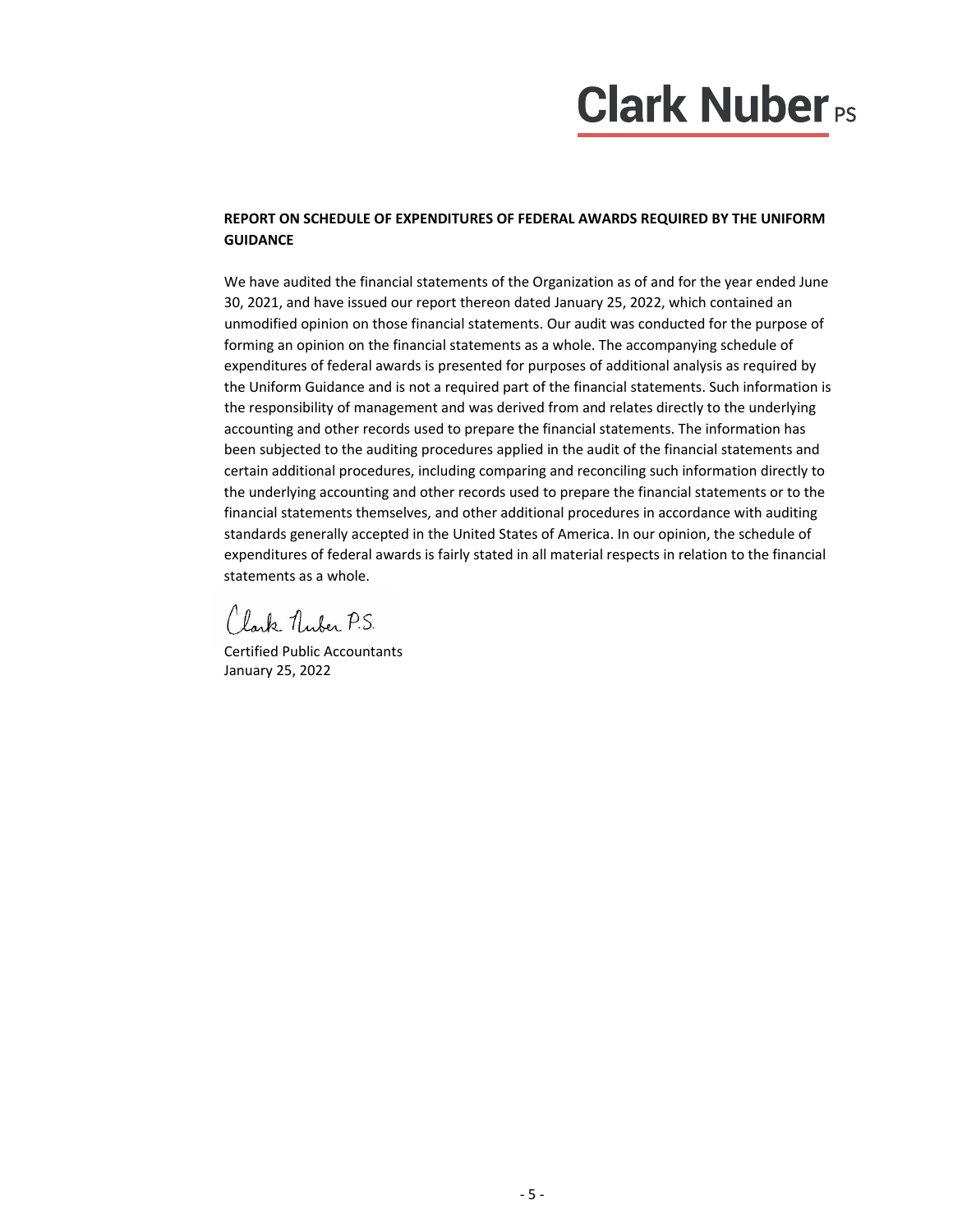## **Schedule of Expenditures of Federal Awards For the Year Ended June 30, 2021**

| Federal Grantor / Pass-Through Grantor / Program Title                                                    | Federal<br>Assistance<br>Listing<br>Number | Pass-Through<br>Identification<br>Number | Passed<br>Through to<br>Subrecipients | Total<br>Federal<br>Expenditures |
|-----------------------------------------------------------------------------------------------------------|--------------------------------------------|------------------------------------------|---------------------------------------|----------------------------------|
| <b>Corporation for National and Community Service:</b>                                                    |                                            |                                          |                                       |                                  |
| Passed through Serve WA-<br>AmeriCorps                                                                    | 94.006                                     | K3217                                    | \$                                    | 607,484<br>\$                    |
| <b>Total Corporation for National and Community Service</b>                                               |                                            |                                          |                                       | 607,484                          |
| U.S. Department of the Treasury:                                                                          |                                            |                                          |                                       |                                  |
| Passed Through the City of Seattle, Human Services Department-<br><b>COVID-19 Coronavirus Relief Fund</b> | 21.019                                     | DA20-1327                                |                                       |                                  |
| COVID-19 Coronavirus Relief Fund                                                                          | 21.019                                     | DA20-1250                                | 828,533<br>846,805                    | 920,187<br>3,012,521             |
|                                                                                                           |                                            |                                          |                                       |                                  |
|                                                                                                           |                                            |                                          | 1,675,338                             | 3,932,708                        |
| Passed Through the Department of Community and<br>Human Services, King County-                            |                                            |                                          |                                       |                                  |
| <b>COVID-19 Coronavirus Relief Fund</b>                                                                   | 21.019                                     | 6156844                                  | 7,547,627                             | 29,832,162                       |
| COVID-19 Coronavirus Relief Fund                                                                          | 21.019                                     | 6156844                                  | 5,260,681                             | 5,260,681                        |
|                                                                                                           |                                            |                                          | 12,808,308                            | 35,092,843                       |
| <b>Total Assistance Listing 21.019</b>                                                                    |                                            |                                          | 14,483,646                            | 39,025,551                       |
| Passed Through the City of Seattle, Human Services Department-                                            |                                            |                                          |                                       |                                  |
| COVID-19 Emergency Rental Assistance Program                                                              | 21.023                                     | OH-2021-02                               | 500,000                               | 721,060                          |
| Volunteer Income Tax Assistance (VITA) Matching Grant Program                                             | 21.009                                     | 21VITA0295                               |                                       | 290,697                          |
| <b>Total U.S. Department of the Treasury</b>                                                              |                                            |                                          | 14,983,646                            | 40,037,308                       |
| <b>Total Federal Expenditures</b>                                                                         |                                            |                                          | S<br>14,983,646                       | 40,644,792<br>Ś                  |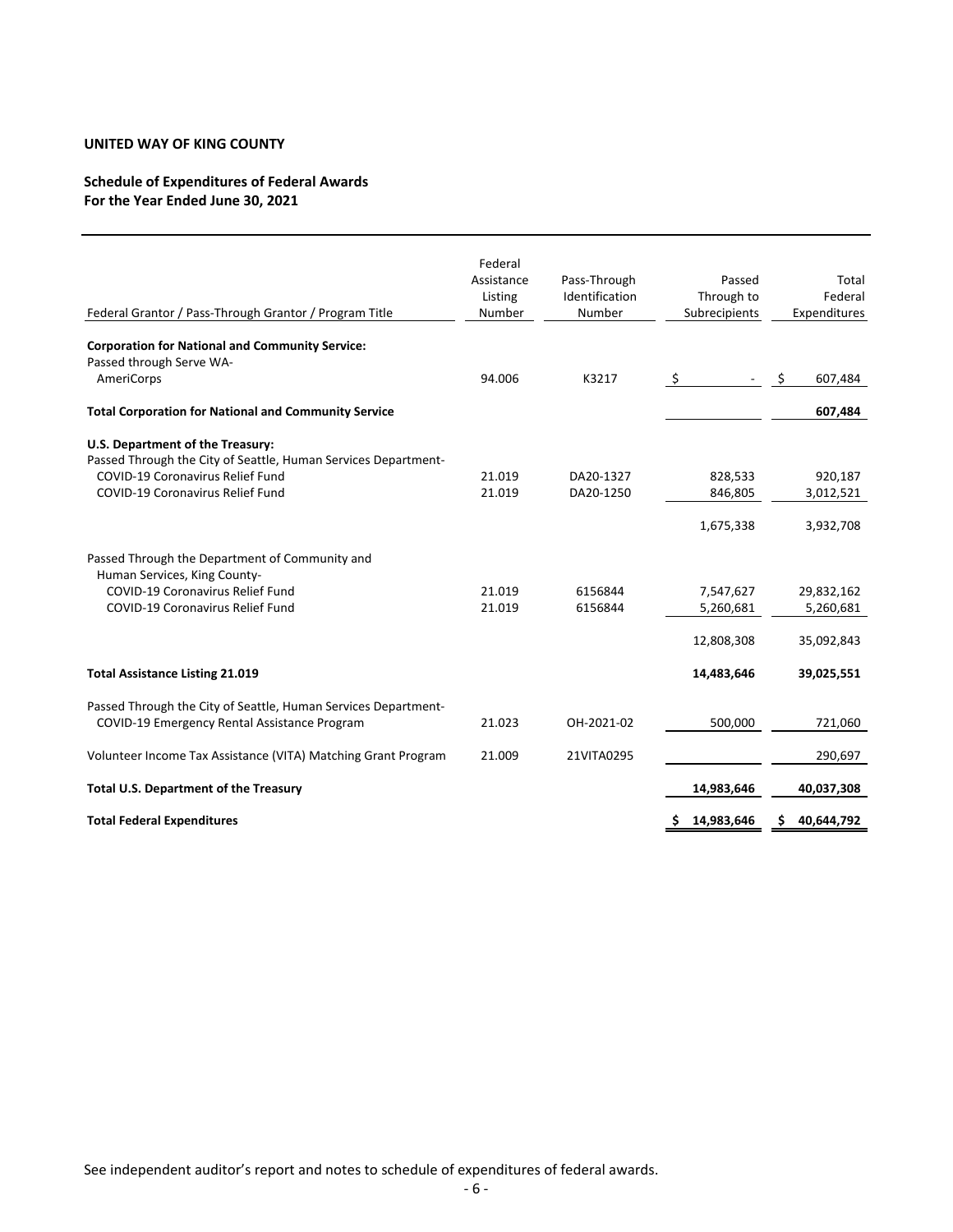## **Notes to Schedule of Expenditures of Federal Awards For the Year Ended June 30, 2021**

#### **Note 1 ‐ Basis of Presentation**

The accompanying schedule of expenditures of federal awards (the Schedule) includes the federal grant activity of United Way of King County (the Organization) under programs of the federal government for the year ended June 30, 2021. The information in this Schedule is presented in accordance with the requirements of Title 2 U.S. Code of Federal Regulations Part 200, *Uniform Administrative Requirements, Cost Principles, and Audit Requirements for Federal Awards* (Uniform Guidance)*.* Because the Schedule presents only a selected portion of the operations of the Organization, it is not intended to and does not present the financial position, changes in net assets or cash flows of the Organization.

### **Note 2 ‐ Summary of Significant Accounting Policies**

Expenditures reported on the Schedule are reported on the accrual basis of accounting. Such expenditures are recognized following the cost principles contained in the Uniform Guidance and specific Federal award guidelines, wherein certain types of expenditures are not allowable or are limited as to reimbursement. The Organization has elected not to use the 10‐ percent de minimis indirect cost rate allowed under the Uniform Guidance.

Expenses incurred under federal programs are subject to audit by the awarding agencies. If, as a result of such an audit, certain expenses incurred are determined to be nonreimbursable, the Organization may be liable for repayment of disallowed expenses previously claimed or received.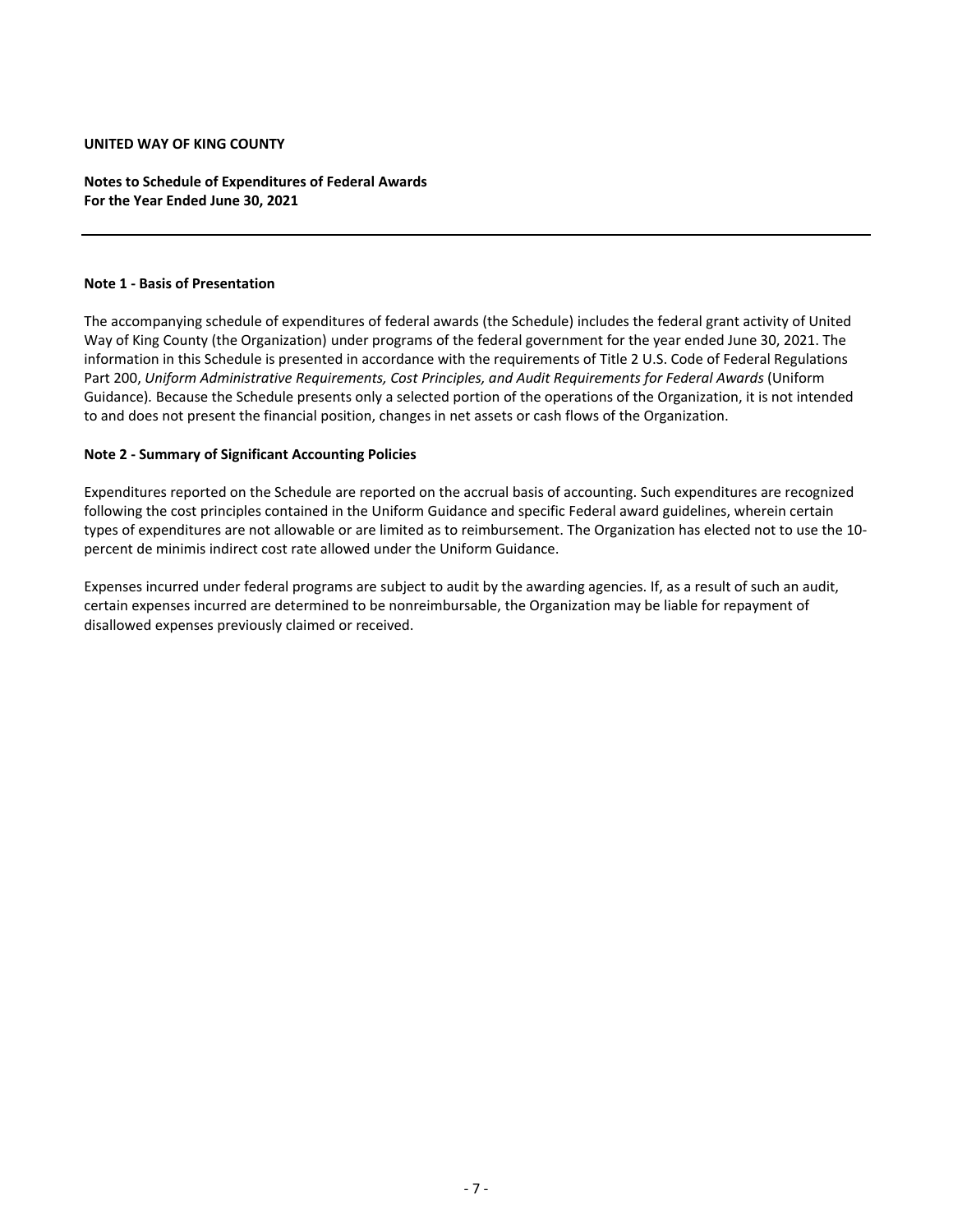## **Schedule of Findings and Questioned Costs For the Year Ended June 30, 2021**

## **Section I ‐ Summary of Auditor's Results**

## **Financial Statements**

| Type of auditor's report issued:                                                                      | Unmodified                         |                            |  |
|-------------------------------------------------------------------------------------------------------|------------------------------------|----------------------------|--|
| Internal control over financial reporting:                                                            |                                    |                            |  |
| - Material weaknesses identified?                                                                     | $\vert$ Yes                        | $\boxtimes$ No             |  |
| - Significant deficiencies identified?                                                                | Yes                                | $\boxtimes$ None reported. |  |
| Noncompliance material to financial statements noted?                                                 | $\Box$ Yes                         | $\boxtimes$ No             |  |
| <b>Federal Awards</b>                                                                                 |                                    |                            |  |
| Internal control over major programs:                                                                 |                                    |                            |  |
| - Material weaknesses identified?                                                                     | $\bigcap$ Yes                      | $\boxtimes$ No             |  |
| - Significant deficiencies identified?                                                                | $\bigcap$ Yes                      | $\boxtimes$ None reported. |  |
| Type of auditor's report issued on compliance<br>for major programs:                                  | Unmodified                         |                            |  |
| Any audit findings disclosed that are required to<br>be reported in accordance with 2 CFR 200.516(a)? | Yes                                | $\boxtimes$ No             |  |
| <b>Identification of Major Programs</b>                                                               |                                    |                            |  |
| <b>Assistance Listing Numbers</b>                                                                     | Name of Federal Program or Cluster |                            |  |
| 21.019                                                                                                | COVID-19 Coronavirus Relief Fund   |                            |  |
| Dollar threshold used to distinguish between<br>Type A and Type B programs:                           | \$1,219,344                        |                            |  |
| Auditee qualified as low-risk auditee?                                                                | Yes                                | $\boxtimes$ No             |  |